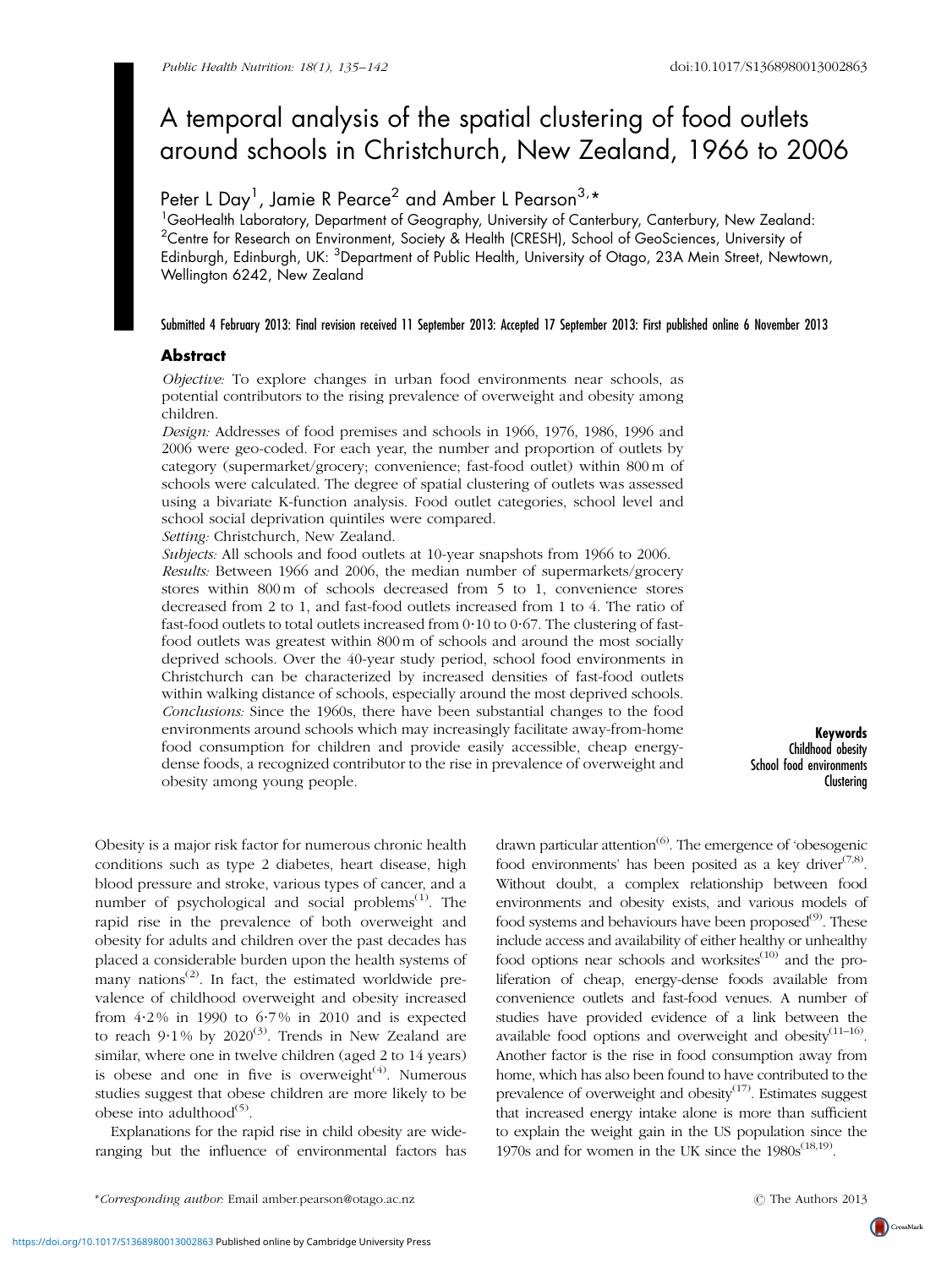Schools are an important feature of local food environments for children and adolescents as they provide a number of eating options for those enrolled, such as in-school cafeterias, vending machines and nearby food outlets. However, studies examining the influence of school food environments on the dietary behaviour and health of children are contradictory. For example, a study in California found that students were more likely to be overweight or obese if there was a fast-food outlet within  $0.5$  mile of their school<sup>([20\)](#page-7-0)</sup> while another study in the USA found that fast-food outlets within 0?1 mile of school was associated with a  $5.2\%$  increase in obesity rates among high-school children, whereas there was not a noticeable effect at greater distances<sup> $(21)$  $(21)$ </sup>. However, other studies have found little evidence of an association between proximity of outlets to schools and health outcomes([22,23\)](#page-7-0).

Geospatial technologies such as Geographic Information Systems (GIS) have proved to be valuable tools in assessing local food environments. Most often the technology is used to determine the proximity of food outlets to schools using either density- or distance-based measures<sup> $(20,24-30)$ </sup>. The consensus from this growing body of work is that fast-food and/or convenience stores are most often located within close proximity to schools, giving pupils ready access to obesity-promoting foods. A Chicago-based study found that there were far greater numbers of fast-food outlets located within a 1.5 km radius of schools compared with the numbers that might be expected by chance<sup> $(29)$  $(29)$ </sup>. Moreover, the densities of fastfood and convenience stores around schools have been found to vary according to neighbourhood income and ethnic composition<sup>[\(25–28,30](#page-7-0))</sup>. For example, a study of five large urban areas across New Zealand found a significant clustering of fast-food and convenience stores near more deprived schools and schools in areas of high population density and commercial land use<sup>[\(30](#page-7-0))</sup>.

In a number of countries, including the USA, the UK and New Zealand, the structure and mix of urban food retailing over the past 30 years have changed, with a decline in small grocery stores and increases in large supermarkets, fast-food outlets, cafés and restaurants. The impact of these changes on dietary behaviour and related health outcomes is largely unclear but a small number of longitudinal studies have been undertaken. These include a study of the foodscape in Northumbria in the north-east of England that found no association between food intake and the rapid increases in food outlets between 1980 and 2000 in the area. There was however some evidence of a link between the local school environments in 1980 and changes in BMI over the study period $(31)$ . In the USA, another study found that over a 15-year period, fast-food consumption was linked with availability within 3 km of home for low-income males, while the relationships between grocery store availability and diet were mixed $(32)$ . Examination of the longitudinal changes in school food environments provides some insight into the extent to which these environments have come to be dominated by outlets selling unhealthy foods, and the potential for these environments to create, maintain and exacerbate inequalities in obesity and contribute to the coinciding increase in the prevalence of overweight and obesity in children.

Building on previous work, in the present study we examine changes in the food environments around schools over a 40-year period in a large urban area of New Zealand.

#### Methods

## **Data**

The New Zealand Ministry of Education provided the addresses of schools located in Christchurch in 2006. Each school was classified as either primary/intermediate (Years 1–8), middle (Years 1–15) or secondary (Years 7–15). The location of schools for earlier years (i.e. 1966, 1976, 1986 and 1996) was obtained from telephone directories and verified by Internet sources. Food outlet data for 2006 were sourced from the Christchurch City Council which licenses food outlets and from telephone directories for earlier years. The 2006 data included food license categories such as 'Grocery' or 'Takeaway foods' or business trading name with identifying information such as 'Fish 'n' chips' or 'Dairy' (a colloquial term for a convenience store). For earlier years, we systematically searched the Yellow Pages business telephone directory using classifications such as 'Foods – takeaway', 'Grocery Stores' or 'Dairies' and the business trading name to identify food outlets for the analysis. This data collection approach was verified in earlier food outlet studies<sup> $(33,34)$  $(33,34)$ </sup>. In order to measure changes over time, food outlets were assigned a category, i.e. those selling: (i) a wide range of foods (supermarkets/grocery stores), (ii) a more limited range of foods including 'dairies' and small fruit and vegetable shops (convenience) and (iii) predominantly unhealthy foods (fast-food outlets).

A measure of the school's deprivation was derived for each school in each study year. The measure was based on the 2006 New Zealand Ministry of Education school socio-economic status deciles<sup> $(35)$ </sup>, converted to quintiles  $(1 =$  least deprived,  $5 =$  most deprived). School socioeconomic status quintiles in years prior to 2006 were estimated using an average of the weighted neighbourhood deprivation measure for each school based on its catchment area. A 2 km Euclidean buffer was created around each school and these were overlaid with 1991 Census Area Unit boundaries  $(n 106)$ , the earliest year for which digital boundaries were available. Each Census Area Unit was assigned a measure of deprivation, which was then weighted by population. For the years 1996 and 1986, the New Zealand Index of Deprivation (NZDep) was used (note: the 1991 NZDep was used in 1986, as this was the first year the index was available)<sup>[\(36](#page-7-0))</sup>. For the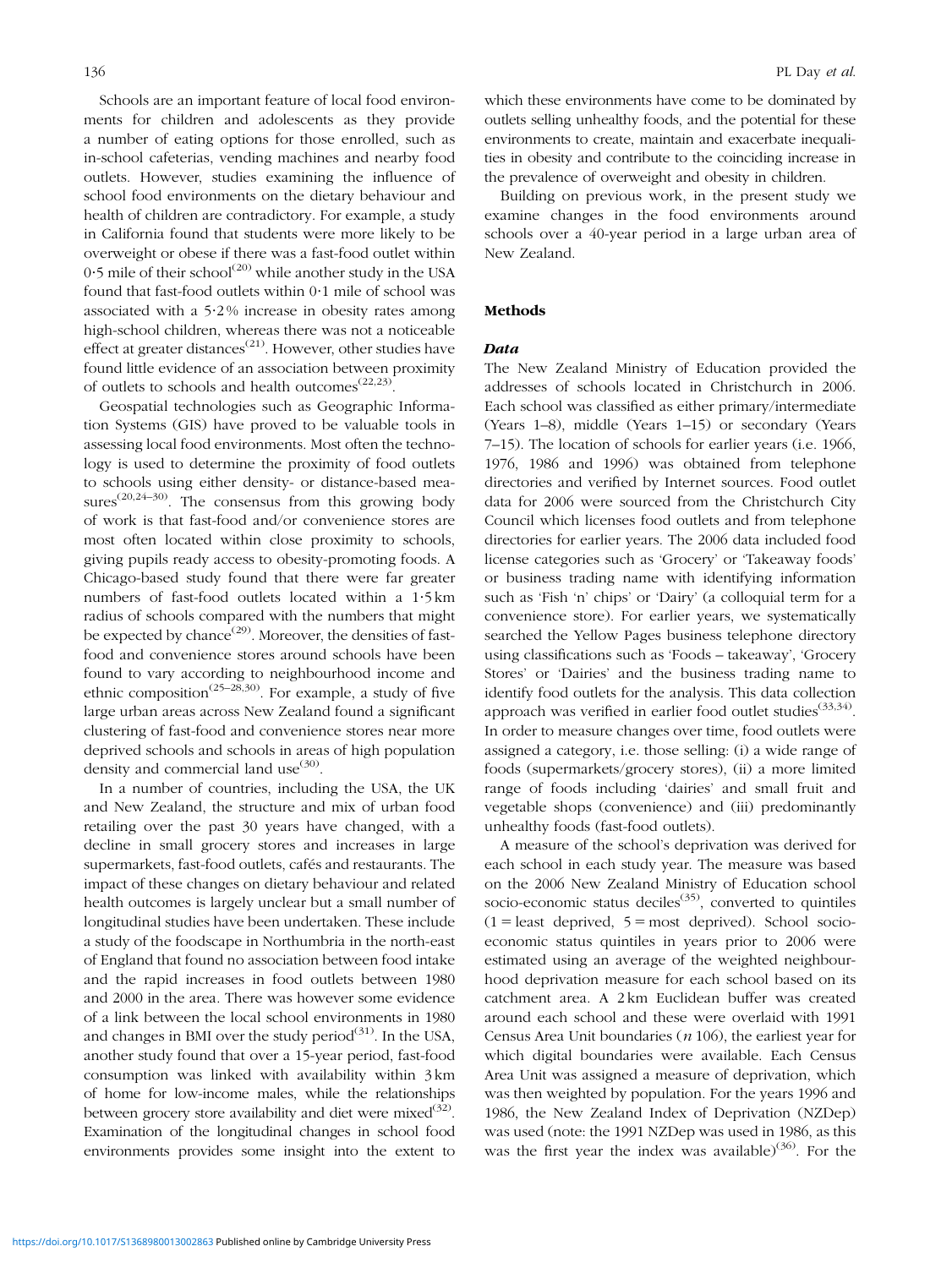years 1976 and 1966, a Census proxy measure of deprivation was used (quintiles of the proportion of professional employees of all employees, where  $1 =$  high proportion,  $5 =$ low proportion). The use of proportions of professional workers as a proxy for deprivation has been validated previously, with correlations between the proxy and NZDep of  $0.50-0.58$  over the study period<sup>[\(33](#page-7-0))</sup>.

#### Analysis

Using GIS, the median number of food outlets located within an 800 m Euclidean buffer (approximately 10-min walking time) of each school was calculated. The analysis was stratified by food outlet category, school level and school deprivation quintile. The ratio of each category of food outlet to total outlets within 800 m of schools was also calculated.

The spatial clustering of food outlets within 1600 m of each school (school catchments) was determined using a bivariate K-function analysis<sup>[\(30\)](#page-7-0)</sup>. The K-function estimates the expected number of random points of food outlet types within a given distance of a school divided by the average number of points by outlet type in the area. This expected K-function distribution was compared with the observed distribution in a ratio. Ratios close to or less than 1.0 indicated that the observed spatial pattern was similar to a random pattern, whereas ratios greater than 1?0 indicate spatial clustering. The geographic area for the cluster analysis was restricted to 1600 m in order to capture catchment areas around each school. In cluster analyses, food outlet categories and high deprived  $v$ . low deprived schools were compared. We used the software packages IBM SPSS Statistics version 19 to undertake the descriptive analysis, ArcGIS 10 (ESRI, Redlands, CA, USA) for the GIS analysis, and the Spatstat package in  $R v2.1000$ for the statistical analysis of spatial point pattern analysis.

#### Results

The population of Christchurch increased from about 300 000 in 1966 to approximately 362 000 in 2006 (Table 1). Of the schools that were in operation in 1966  $(n 116)$ , sixty-five remained in the same deprivation quintile throughout the entire study period, while fifteen were in a more deprived quintile ranking and fifteen were in a less deprived quintile ranking by the end of the study period. All but two schools shifted by a maximum of one quintile over time. The numbers of large and small food retailers in Christchurch changed considerably over the 40-year study period. For example, current large supermarket chains such as 'New World', 'Countdown', 'Pak 'n' Save' and 'Fresh Choice' which retail an extensive range of food have replaced numerous smaller 'superettes' such as 'IGA' and 'Four Square'. These latter chain stores typically sold more limited food options in earlier years. Fast-food outlets in the 1960s comprised mostly of fish retailers/fish and chip shops but in later years expanded to include multinational fast-food chain stores such as Kentucky Fried Chicken, McDonalds and Pizza Hut. Numerous other locally operated takeaway food outlets serving Indian, Chinese and Thai meals also grew rapidly during

|  |  | Table 1 Number of schools, food outlets and population, Christchurch, New Zealand, 1966–2006 |  |  |
|--|--|----------------------------------------------------------------------------------------------|--|--|
|  |  |                                                                                              |  |  |

|      | Schools within the Christchurch Metropolitan Area      |                   |                                      |       |
|------|--------------------------------------------------------|-------------------|--------------------------------------|-------|
| Year | Primary/intermediate                                   | Secondary         | Total                                |       |
| 1966 | 92                                                     | 24                | 116                                  |       |
| 1976 | 107                                                    | 26                | 133                                  |       |
| 1986 | 108                                                    | 27                | 135                                  |       |
| 1996 | 109                                                    | 29                | 138                                  |       |
| 2006 | 111                                                    | 31                | 142                                  |       |
|      | Food outlets within the Christchurch Metropolitan Area |                   |                                      |       |
| Year | Supermarkets/grocery stores                            | Fast-food outlets | Convenience/fruit & vegetable stores | Total |
| 1966 | 375                                                    | 65                | 185                                  | 625   |
| 1976 | 171                                                    | 117               | 163                                  | 451   |
| 1986 | 122                                                    | 247               | 203                                  | 572   |
| 1996 | 61                                                     | 271               | 163                                  | 495   |
| 2006 | 62                                                     | 349               | 119                                  | 530   |
|      | Population within the Christchurch Metropolitan Area   |                   |                                      |       |
| Year | Total                                                  | 5-19 years of age | % of population 5-19 years old       |       |
| 1966 | 277733                                                 | 79 154            | 28.5                                 |       |
| 1976 | 286472                                                 | 81045             | 28.3                                 |       |
| 1986 | 293833                                                 | 69809             | 23.8                                 |       |
| 1996 | 325 250                                                | 65690             | 20.2                                 |       |
| 2006 | 361800                                                 | 71310             | 19.7                                 |       |
|      |                                                        |                   |                                      |       |

Source: Statistics New Zealand Subnational Population Estimates.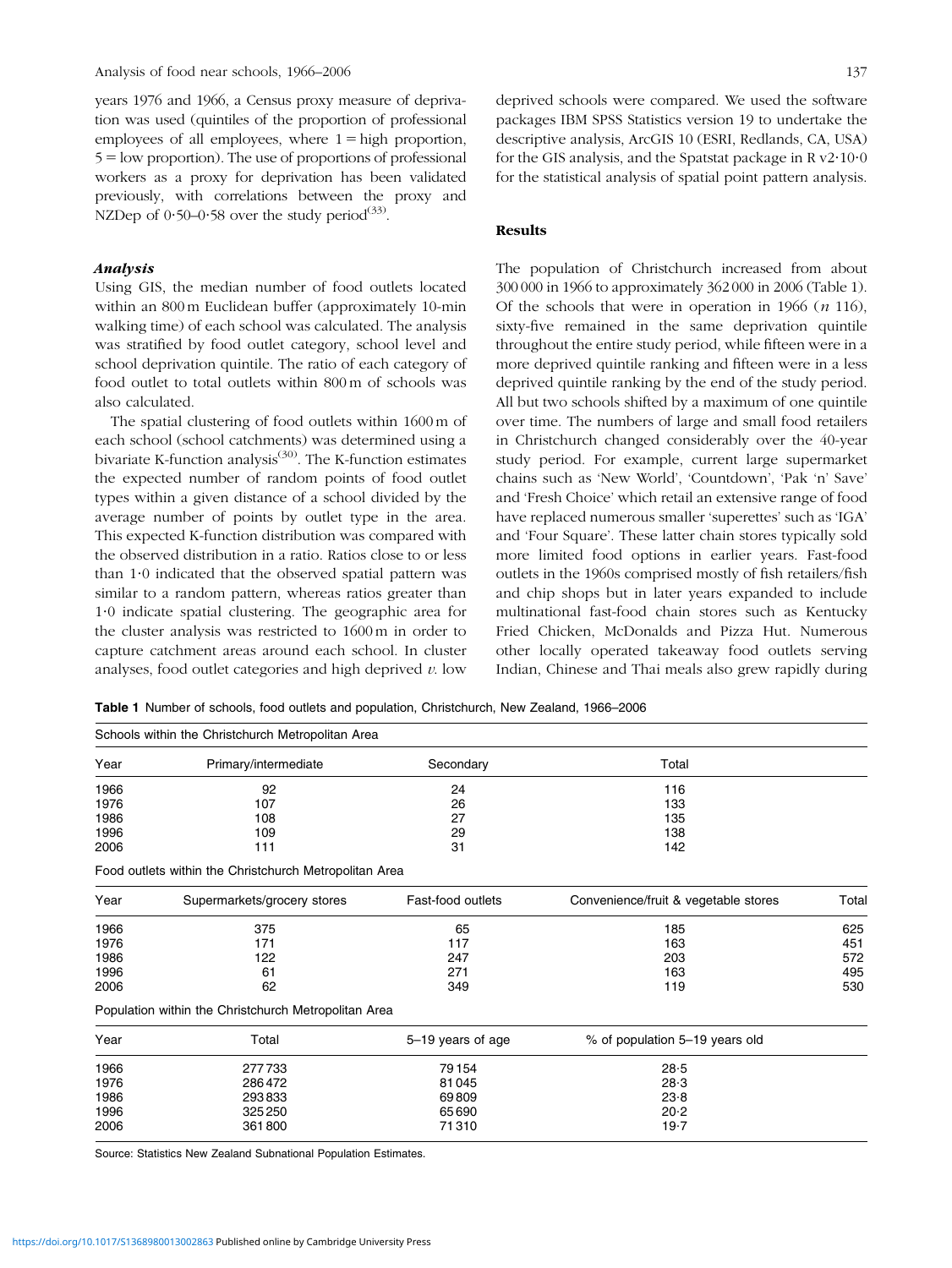|  | Table 2 Median number of food outlets within 800 m by school type and deprivation quintile, Christchurch, New Zealand, 1966-2006 |  |
|--|----------------------------------------------------------------------------------------------------------------------------------|--|
|--|----------------------------------------------------------------------------------------------------------------------------------|--|

|                                      | All            |                             | Secondary               |                         |                | School deprivation quintile ( $1 = low$ , $5 = high$ ) |                |                |             |
|--------------------------------------|----------------|-----------------------------|-------------------------|-------------------------|----------------|--------------------------------------------------------|----------------|----------------|-------------|
| Food outlet category and year        |                | Primary<br>schools schools* | schoolst                |                         | $\overline{2}$ | 3                                                      | 4              | 5              | Ratio Q5:Q1 |
| Supermarkets/grocery stores          |                |                             |                         |                         |                |                                                        |                |                |             |
| 1966                                 | 5              | 5                           | 6                       | 3                       | 6              | 6                                                      | 5              | 8              | 2.7         |
| 1976                                 | 2              | 2                           | 3                       | $\overline{\mathbf{c}}$ | 3              | 3                                                      | $\overline{2}$ | 3              | 1.5         |
| 1986                                 | 2              | 2                           | 2                       | $\overline{c}$          | 2              |                                                        | 2              |                | $1-0$       |
| 1996                                 |                |                             |                         |                         |                |                                                        |                |                | $1-0$       |
| 2006                                 |                |                             |                         |                         |                |                                                        | 0              |                | $1-0$       |
| Fast-food outlets                    |                |                             |                         |                         |                |                                                        |                |                |             |
| 1966                                 |                |                             |                         |                         |                |                                                        |                |                | 1·0         |
| 1976                                 |                |                             | 2                       |                         |                |                                                        | 2              | 2              | 1.5         |
| 1986                                 | 3              | 2                           | 5                       | 2                       | 2              | 2                                                      | 4              | 3              | 1.5         |
| 1996                                 | 3              | 3                           | 3                       |                         | 3              | 3                                                      | 3              | 4              | 4·0         |
| 2006                                 | 4              | 4                           | 5                       | 3                       | 4              | 5                                                      | 5              | $\overline{7}$ | 2.3         |
| Convenience/fruit & vegetable stores |                |                             |                         |                         |                |                                                        |                |                |             |
| 1966                                 | 2              | 2                           | 3                       | 2                       | 3              | 3                                                      | 2              | 3              | 1.5         |
| 1976                                 | 2              |                             | $\overline{\mathbf{c}}$ |                         | 3              |                                                        |                | 2              | 2.0         |
| 1986                                 | 3              | $\frac{2}{3}$               | 3                       | 2                       | 3              | $\frac{2}{3}$                                          | $\frac{2}{3}$  | 4              | 2.0         |
| 1996                                 | $\overline{2}$ | 2                           | $\overline{c}$          |                         | 2              | 2                                                      | 3              | 3              | $3-0$       |
| 2006                                 |                | $\overline{2}$              |                         |                         |                |                                                        | $\overline{2}$ | $\overline{2}$ | 2.0         |
| Total food outlets of these types    |                |                             |                         |                         |                |                                                        |                |                |             |
| 1966                                 | 9              | 8                           | 11                      | 6                       | 9              | 11                                                     | 7              | 12             | 2.0         |
| 1976                                 | 6              | 6                           | 8                       | 6                       | 8              | 5                                                      | 6              | 7              | 1.3         |
| 1986                                 |                |                             | 11                      | 4                       | 8              | 6                                                      | 8              | 10             | 2.5         |
| 1996                                 | 6              | 5                           |                         | 3                       |                | 6                                                      | 6              | 9              | $3-0$       |
| 2006                                 | 6              | 6                           | 6                       | 4                       | 6              | 6                                                      | 7              | 10             | 2.5         |

\*Includes intermediate schools. -Includes middle schools.

this period. The number of small convenience stores typically offering a smaller range of convenience and fresh foods has remained largely unchanged throughout the period.

The median number of food outlets within 800 m of schools decreased from 9 in 1966 to 6 in 2006; grocery stores and supermarkets decreased from 5 to 1; fast-food outlets increased from 1 to 4; and convenience stores decreased from 2 to 1 (Table 2). There was little difference between school primary and secondary levels in terms of food outlet presence, except for an increase in the number of fast-food outlets around secondary schools where the median number increased from 1 to 5. In each year, the median number of fast-food outlets within 800 m of schools increased more rapidly around the more deprived schools compared with the least deprived schools. The median number of fast-food outlets around the most deprived schools increased from 1 in 1966 to 7 in 2006 compared with an increase from 1 to 3 outlets around the least deprived schools. The median number of convenience and fruit and vegetable outlets near the most deprived schools increased slightly and remained consistently higher. Overall the median number of supermarkets/grocery stores decreased markedly over time near schools but the numbers remained similar across the deprivation quintiles. The median ratios of supermarkets/grocery stores to total outlets within 800 m from schools decreased from  $0.61$  in 1966 to  $0.10$  in 2006 ([Fig. 1](#page-4-0)). Conversely, for fast-food outlets the ratio increased over the study period (from  $0.10$  to  $0.67$ ) and

for convenience and fruit and vegetable stores the values remained fairly constant  $(0.28 \text{ to } 0.25)$ .

The spatial clustering of food outlets around schools was evident for all three categories of outlets, in each year of the study period [\(Table 3](#page-5-0)). There was little difference in the magnitude of clustering between food outlet categories at the specified distances from schools over the years. However, the ratios were consistently greater at distances of 800 m or less compared with greater distances, indicating that clustering was stronger within walking distances of schools. Ratios at 800 m distance from schools ranged from  $2.0$  to  $2.3$  for supermarkets/ grocery stores, from  $1.9$  to  $2.3$  for fast-food outlets and from  $1.8$  to  $2.4$  for convenience stores; while at  $1600 \text{ m}$ from schools, ranges of ratios were  $1.6-1.8$ ,  $1.6-1.8$  and  $1.7-1.9$ , respectively.

In comparing clustering of outlets by school deprivation level, the most socially deprived schools had consistently higher ratios across all distances compared with the least deprived, which indicates that clustering was stronger around the most deprived schools [\(Table 4\)](#page-6-0). For all outlet types and each year, the largest ratio differences were found for distances of 800 m or less from schools.

### Discussion

The results of the present work suggest that the availability of energy-dense foods, such as those found at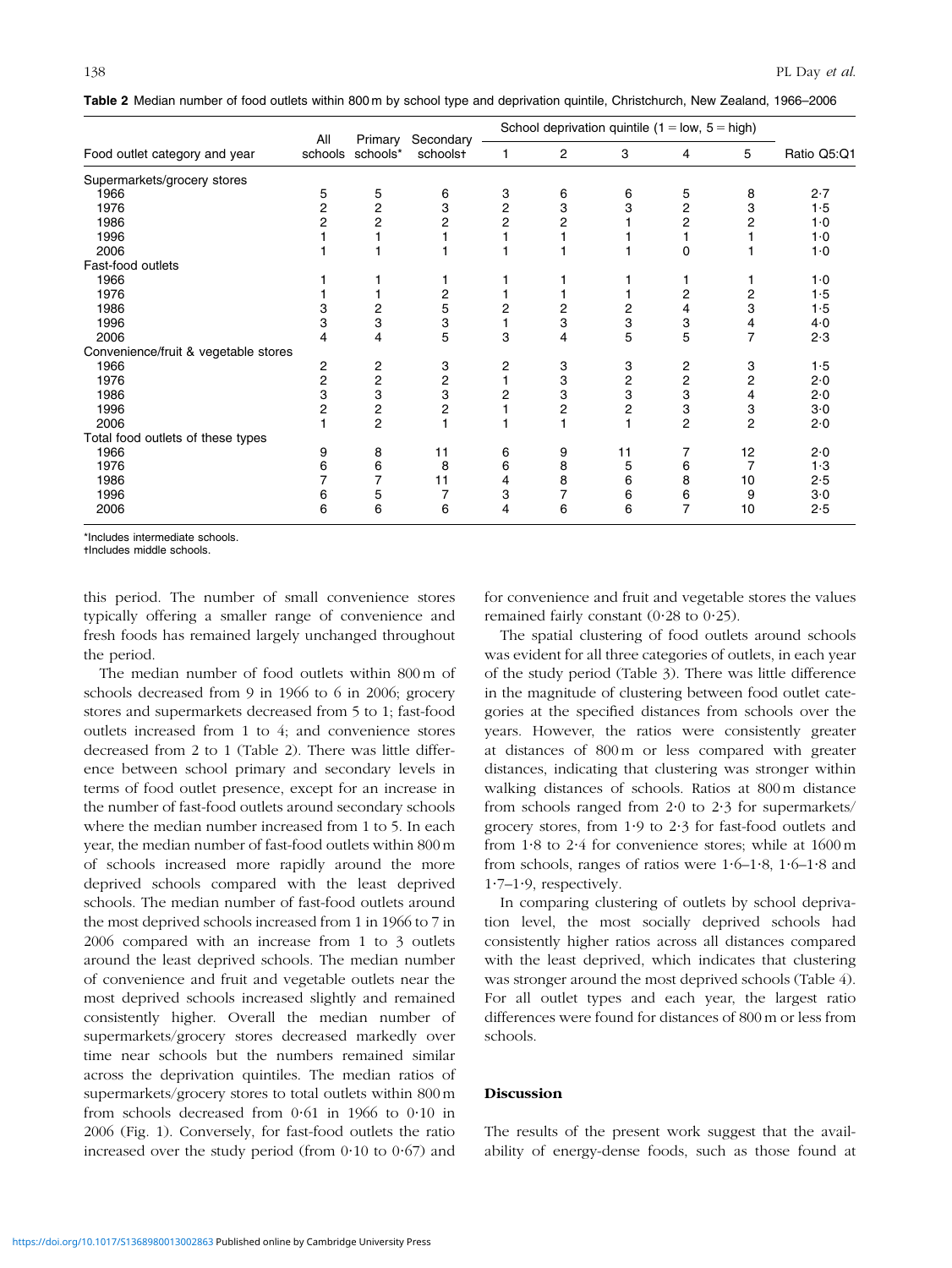<span id="page-4-0"></span>

Fig. 1 Ratio of the number of (a) supermarkets/grocery stores, (b) fast-food outlets and (c) convenience/fruit and vegetable stores to total food outlets within 800 m of schools (, primary schools; , secondary schools), Christchurch, New Zealand, 1966–2006. Values are medians, with their 95 % confidence intervals represented by vertical bars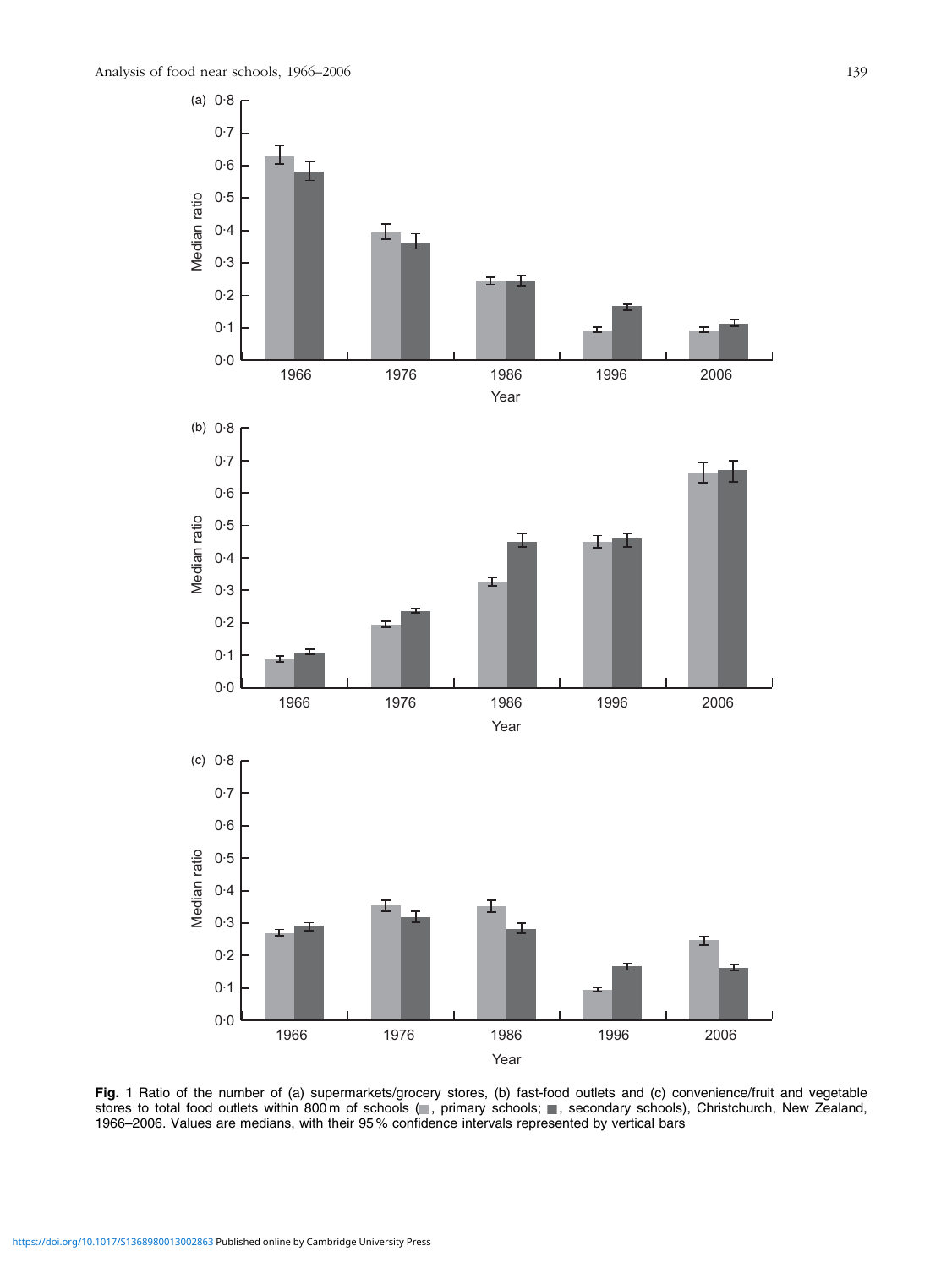<span id="page-5-0"></span>Table 3 Ratios and 95 % confidence intervals of observed to expected K-function outlet densities at distances from schools, Christchurch, New Zealand, 1966–2006

|                                      |       |          |       | Distance from all schools |       |          |       |          |
|--------------------------------------|-------|----------|-------|---------------------------|-------|----------|-------|----------|
|                                      |       | 400 m    |       | 800 m                     |       | 1200 m   |       | 1600 m   |
| Food outlet category and year        | Ratio | 95 % CI  | Ratio | 95% CI                    | Ratio | 95% CI   | Ratio | 95% CI   |
| Supermarkets/grocery stores          |       |          |       |                           |       |          |       |          |
| 1966                                 | 2.2   | 1.8, 2.5 | 2.0   | 1.8, 2.2                  | 1.9   | 1.7, 2.0 | 1.8   | 1.7, 1.9 |
| 1976                                 | 2.3   | 2.1, 2.4 | 2.3   | 1.9, 2.1                  | 1.8   | 1.8, 1.9 | $1-7$ | 1.7, 1.8 |
| 1986                                 | 2.2   | 1.9, 2.6 | 2.2   | 2.0, 2.3                  | 1.8   | 1.7, 2.0 | $1-7$ | 1.6, 1.8 |
| 1996                                 | 1.8   | 1.3, 2.4 | 2.0   | 1.7, 2.3                  | 1.8   | 1.6, 2.0 | 1·6   | 1.5, 1.8 |
| 2006                                 | 2.1   | 0.4, 3.8 | 2.2   | 1.4, 3.1                  | 2.1   | 1.5, 2.7 | 1.8   | 1.4, 2.3 |
| Fish shops/fast-food outlets         |       |          |       |                           |       |          |       |          |
| 1966                                 | 2.5   | 2.4, 2.6 | 2.2   | 2.1, 2.2                  | 1.9   | 1.9, 2.0 | 1.8   | 1.8, 1.9 |
| 1976                                 | 2.3   | 2.2, 2.3 | 2.3   | 2.0, 2.1                  | 1.8   | 1.8, 1.8 | 1.8   | 1.7, 1.8 |
| 1986                                 | 2.1   | 2.0, 2.1 | 2.1   | 2.1, 2.1                  | 1.8   | 1.8, 1.9 | 1.8   | 1.7, 1.8 |
| 1996                                 | 2.1   | 2.0, 2.1 | 1.9   | 1.8, 1.9                  | $1-7$ | 1.7, 1.7 | 1·6   | 1.6, 1.7 |
| 2006                                 | 2.4   | 1.6, 3.3 | 2.2   | 1.8, 2.6                  | 1.9   | 1.6, 2.2 | 1.8   | 1.6, 2.0 |
| Convenience/fruit & vegetable stores |       |          |       |                           |       |          |       |          |
| 1966                                 | 2.3   | 2.3.24   | 2.0   | 2.0.21                    | 2.0   | 1.9.20   | 1.9   | 1.9, 1.9 |
| 1976                                 | 2.4   | 2.2, 2.5 | 2.4   | 2.0, 2.1                  | 1.9   | 1.8, 1.9 | 1.8   | 1.8, 1.8 |
| 1986                                 | 2.5   | 2.3, 2.6 | 2.0   | 2.0, 2.1                  | 1.8   | 1.8, 1.9 | 1.8   | 1.7, 1.8 |
| 1996                                 | 2.3   | 2.2, 2.4 | 1.8   | 1.8, 1.9                  | $1-7$ | 1.7, 1.7 | $1-7$ | 1.6, 1.7 |
| 2006                                 | 2.3   | 2.2, 2.4 | 2.0   | 1.9, 2.1                  | 1.8   | 1.8, 1.9 | $1-7$ | 1.7, 1.8 |

fast-food outlets, in close proximity to schools could be an important driver for the increasing prevalence of overweight and obesity in children in the country. This result is not new as the obesogenic nature of food environments around schools has been consistently noted in many international studies<sup> $(20,25-30)$ </sup>. The results of the current New Zealand-based study add to this extant literature however by providing an important longitudinal perspective to research of this nature<sup> $(37)$  $(37)$ </sup>. Moreover, we demonstrated that the retail mix of food outlets within close proximity of schools has changed markedly since the 1960s with a large reduction in the availability of supermarkets/grocery stores, a small decrease in convenience stores and a large increase in fast-food outlets near schools. The patterns of spatial clustering were similar between all food outlet categories across all study years but were greatest within walking distance (800 m) of schools. These trends were particularly evident for the most deprived schools, where the degree of spatial clustering was at least twice that of the least deprived schools. There was also a clear social gradient in food outlet type distribution and clustering around schools, with higher densities of fast-food and convenience stores around the most deprived schools, which has previously been identified in a US-based study<sup>[\(29](#page-7-0))</sup>.

The mechanisms that might explain these findings are myriad but could include explanations pertaining to consumer demand generated from high population densities, land-use zoning measures, co-location of other businesses, land prices and rental costs<sup>([30,34,38\)](#page-7-0)</sup>. Historic land-use practices may also have influenced the co-location of schools and food retail outlets more generally.

Population growth within Christchurch and the building of nine new schools over the 40-year study period has paralleled the development of a retail food base around schools. The increase in the number of fast-food outlets around schools may indicate the development of obesogenic environments which have emerged around schools. The extent to which schools have been targeted by the fast-food industry is unknown. However, a large school pupil consumer base is likely to be an important consideration in this regard.

The study has a number of limitations. First, deprivation data about schools prior to 2006 were not available, so proxy measures were used to derive school deprivation for earlier years. Second, we were unable to fully verify historical food outlet and school data as we relied upon telephone directories and, where available, Internet sources. In addition, the categorization of these outlets did not involve a review of all items sold in these outlets. Third, digitized road networks were not available over the study period, so it was not possible to derive buffers or school catchments using road distance or to undertake a road network-based K-function analysis. Since the standard K-function methodology relies upon a planar space assumption of straight-line distance between points, this could lead to the over-detection of clustered patterns in road network-constrained school and food outlet points<sup> $(39-41)$ </sup>. Last, our study did not consider whether food environments around schools influence student diet, food purchasing behaviour or related health outcomes. Future studies could investigate the temporal dynamics of food environment risk and the effects on diet and health outcomes over the life course from youth to adulthood. Considering residential movement and potential differences across urban/rural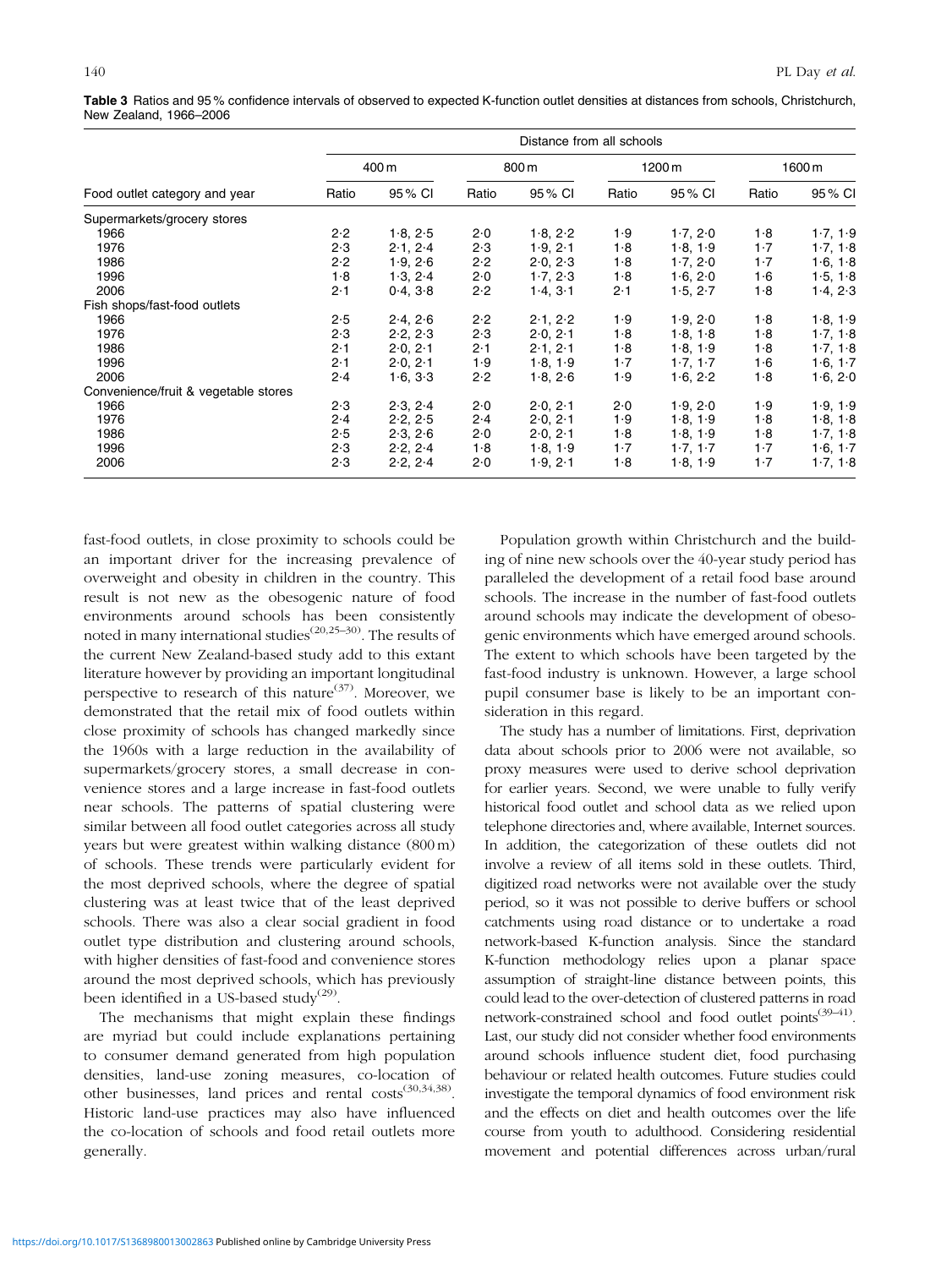# <span id="page-6-0"></span>Analysis of food near schools, 1966–2006 141

| Table 4 Ratios and 95% confidence intervals of observed to<br>1966-2006 |                          |                                                    |                  | expected K-function outlet densities    |                            |                             | ಹ                      |                            |                        |                                                      |                            |                                                                                                                     |                          | distances from the least and most socially deprived schools, Christchurch, New Zealand, |                                                         |                            |
|-------------------------------------------------------------------------|--------------------------|----------------------------------------------------|------------------|-----------------------------------------|----------------------------|-----------------------------|------------------------|----------------------------|------------------------|------------------------------------------------------|----------------------------|---------------------------------------------------------------------------------------------------------------------|--------------------------|-----------------------------------------------------------------------------------------|---------------------------------------------------------|----------------------------|
|                                                                         |                          |                                                    | Distance         | from least deprived quintile of schools |                            |                             |                        |                            |                        |                                                      |                            | Distance from most deprived quintile of                                                                             |                          | schools                                                                                 |                                                         |                            |
|                                                                         |                          | 400 m                                              |                  | 800 m                                   |                            | 1200m                       |                        | 1600 m                     |                        | 400 m                                                |                            | 800 m                                                                                                               |                          | 1200 m                                                                                  |                                                         | 1600 m                     |
| Food outlet category and year                                           | Ratio                    | ō<br>95%                                           | Ratio            | ō<br>್ನೆ<br>$-95$                       | Ratio                      | ō<br>95%                    | Ratio                  | ō<br>ಸಿ<br>.<br>95         | <b>Ratio</b>           | ಠ<br>$\delta$<br>95                                  | Ratio                      | ਠ<br>95%                                                                                                            | Ratio                    | ō<br><sub>26</sub><br>95                                                                | <b>Ratio</b>                                            | ō<br>95%                   |
| Supermarkets/grocery stores                                             |                          |                                                    |                  |                                         |                            |                             |                        |                            |                        |                                                      |                            |                                                                                                                     |                          |                                                                                         |                                                         |                            |
| 1966                                                                    |                          |                                                    |                  |                                         |                            |                             |                        |                            |                        |                                                      |                            |                                                                                                                     |                          |                                                                                         |                                                         |                            |
| 1976                                                                    |                          |                                                    |                  |                                         |                            |                             |                        |                            |                        |                                                      |                            |                                                                                                                     |                          |                                                                                         |                                                         |                            |
| 1986                                                                    | 22028<br>12210           |                                                    | tagto<br>tions   | ち<br>2021-20                            | さいいんじょう こうしょう              | さいいいじょう                     | ب ج ج ج ج<br>ب ج ج ج ج | さいゆうじゅう                    | てる851<br>2222          | 4 i 4 4 i 0<br>1 0 4 4 6 0<br>စ်ဝံလံကံ+<br>ဝံလံ+ဝံဝံ | らいせいじょう こうしょう              | d v v v v l<br>4 v v v v l<br>+++0+<br>+++                                                                          | ω ∞ ∞ ∞ ←<br>∾ ← ← ← ∾   | 9 0 4 4 L<br>9 9 9 4 9 2                                                                | $\frac{1}{2} + \frac{1}{2} + \frac{1}{2} + \frac{1}{2}$ | ω o — o m<br>ci — ci ci ci |
| 1996                                                                    |                          |                                                    |                  |                                         |                            |                             |                        |                            |                        |                                                      |                            |                                                                                                                     |                          |                                                                                         |                                                         |                            |
| 2006                                                                    |                          |                                                    |                  |                                         |                            |                             |                        |                            |                        |                                                      |                            |                                                                                                                     |                          | ဖြစ်ကံ့တံ့ဟ့်<br>←←←ㅇ←                                                                  |                                                         | စ်စ်ပံတစ်<br>←←←ㅇ←         |
| Fish shops/fast-food outlets                                            |                          |                                                    |                  |                                         |                            |                             |                        |                            |                        |                                                      |                            |                                                                                                                     |                          |                                                                                         |                                                         |                            |
| 1966                                                                    |                          | H                                                  |                  |                                         |                            |                             |                        |                            |                        |                                                      |                            |                                                                                                                     |                          |                                                                                         |                                                         |                            |
| 1976                                                                    |                          | $\frac{1}{1}$                                      |                  |                                         |                            |                             |                        |                            |                        |                                                      |                            |                                                                                                                     |                          |                                                                                         |                                                         |                            |
| 1986                                                                    | — ඉඉග <b>ං</b><br>— උරර  | ဝ်တ်ထံ ဟ်တ်<br>←ဝဝဝဝ                               |                  | ーーーーー<br>あいめいす                          | ------<br>-----            | ÷÷÷÷÷<br>∞∞∞∻÷              | トゥゅっぃ<br>ーーーーー         | トゥトゥゥ                      | c c c c c<br>c c c c c | ←ဖလဝက<br>ကကမမက<br>ထံ ←်တံ ທ် ဟ်<br>လေ ကဲ ကဲ ကဲ ←     | 45672452                   | $4\;\circ\!\sim\;\!\sim\;\!\circ\;\!\circ$<br>* * * * *<br>ယ် 4 က က တ<br>$\alpha$ $\alpha$ $\alpha$ $\alpha$ $\tau$ | ーロのーの<br>ベベーベー           | + + 0 0 0<br>0 0 0 0 0<br>ဝ်တ်တ်ဝ်ဖ်<br>လ — — လ —                                       | 00000<br>00101                                          | 0 – 0 – 0<br>0 0 – 0 0     |
| 1996                                                                    |                          | $\frac{6}{10}$                                     |                  |                                         |                            |                             |                        |                            |                        |                                                      |                            |                                                                                                                     |                          |                                                                                         |                                                         |                            |
| 2006                                                                    |                          |                                                    |                  | ထံတ်ထံလက်<br>၁၁၁၁၁                      |                            | = = = = =<br>∞: -: -: 4: n: |                        |                            |                        |                                                      |                            |                                                                                                                     |                          |                                                                                         |                                                         | ဝင်ထံတံထံ<br>ပေးပြစ်ပေး    |
| Convenience/fruit & vegetable stores                                    |                          |                                                    |                  |                                         |                            |                             |                        |                            |                        |                                                      |                            |                                                                                                                     |                          |                                                                                         |                                                         |                            |
| 1966                                                                    |                          |                                                    |                  |                                         |                            |                             |                        |                            |                        |                                                      |                            |                                                                                                                     |                          |                                                                                         |                                                         |                            |
| 1976                                                                    |                          |                                                    |                  |                                         |                            |                             |                        |                            |                        |                                                      |                            |                                                                                                                     |                          |                                                                                         |                                                         |                            |
| 1986                                                                    |                          |                                                    |                  |                                         |                            |                             |                        |                            |                        |                                                      |                            |                                                                                                                     |                          |                                                                                         |                                                         |                            |
| 1996                                                                    | - 9 - - - 0<br>- 9 - - 0 | t g t t g<br>4 ω 4 1 4<br>----00<br>----00<br>---- | 000001<br>000001 |                                         | 0 0 0 0 0 0<br>0 0 0 0 0 0 | o o o o o 4<br>O o o o 4    | ------<br>-----        | 0 0 0 0 0 4<br>0 0 0 0 0 4 | ううしょう<br>こうしょう         | さくらきこう<br>さいこうこう<br>$\alpha$ $4 - \alpha$ $\alpha$   | co co co co<br>co co co co | きらてす!<br>とうこうとう<br>.<br>ကြံဝံကိုလ်တဲ့<br><b>QQQQQ</b>                                                               | 00 - 0 :<br>0 :0 :0 :0 - | ーー 200<br>2221                                                                          | o の o の r<br>ベ ー ベ ー ー                                  | 00 - 0 0<br>0 0 0 - 0      |
| 2006                                                                    |                          |                                                    |                  |                                         |                            | oracio<br>oracio            |                        |                            |                        |                                                      |                            |                                                                                                                     |                          | တ်တ်ဝ်တ်ထံ<br>←←လဴ←←                                                                    |                                                         | တ်ထံတံထံု                  |

communities and within socio-economic and ethnic subpopulations would also be of value $(42)$ .

#### Conclusions

The present study adds an important longitudinal component to the burgeoning work on school food environments. We found a number of obesity-promoting features of these environments and the potential for these environments to create or exacerbate inequalities in obesity. Specifically, we observed an evolution in Christchurch from supermarkets/ grocery stores to fast-food outlets and strong spatial clustering of these outlets around more socially deprived schools. Childhood exposure to negative food environments has important implications for obesity risk in childhood. Consideration should be given to enhancing food environments including environmental-level interventions that improve the food choices available to children around schools. Following the significant earthquakes, notably the most damaging event on 22 February 2011 which caused many fatalities and extensive infrastructural damage, Christchurch faces unprecedented opportunities for reconsidering the spatial arrangement of the urban built environment, including food environments. Many older unreinforced masonry buildings in commercial centres have had to be demolished. These buildings were popular locations for fast-food and convenience outlets. Draft planning and public consultations for the rebuilding of the central city and suburban commercial centres is currently in process<sup> $(43)$ </sup> and it is anticipated that this type of policy/zoning intervention could enforce much needed change similar to those in Buffalo, New York, where a proposed ban on tobacco sales within 1000 feet of schools or at facilities frequented by youth (e.g. movie theatres, bowling alleys, etc.) has been supported in principle by the council<sup>[\(44](#page-7-0))</sup>. It is important to ensure that the reconstructed built environment in Christchurch supports public health concerns including healthy eating for children.

#### Acknowledgements

Sources of funding: P.L.D. and A.L.P. were funded through the GeoHealth Laboratory (New Zealand Ministry of Health). J.R.P. is supported by the European Research Council (ERC-2010-StG Grant 263501). The New Zealand Ministry of Health and the European Research Council had no role in the design, analysis or writing of this article. Conflicts of interest: There are no conflicts of interest. Ethical approval: No ethical approval was required for this research. Authors' contributions: P.L.D. and J.R.P. designed the study and drafted the manuscript. P.L.D. compiled and analysed the data. A.L.P. conducted further analyses and revised the manuscript. Acknowledgements: The authors wish to thank Dr Gregory Breetzke for his helpful comments on this paper.